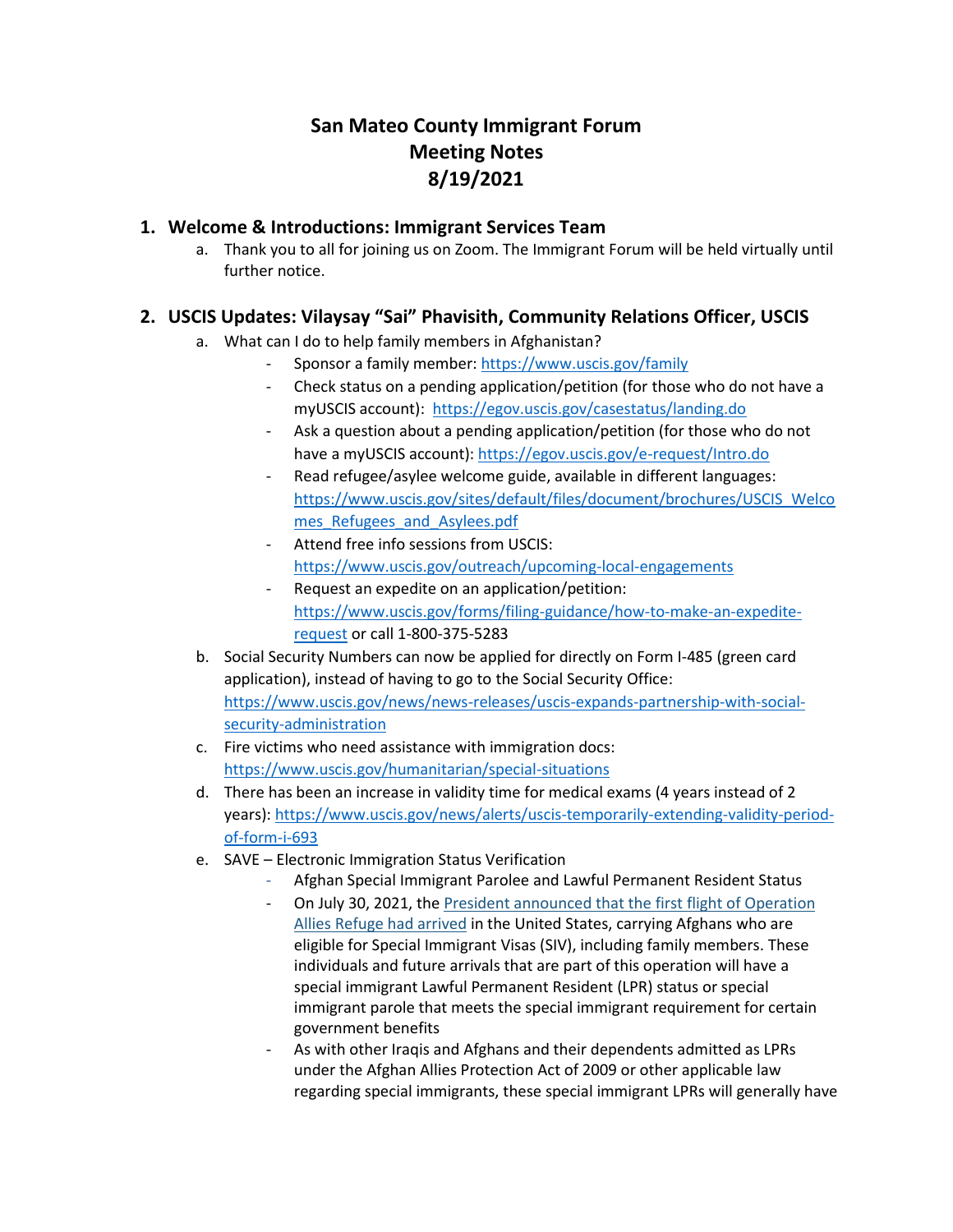foreign passports with a Department of Homeland Security, Customs and Border Protection stamp admitting them with an SQ1, SQ2, or SQ3 Class of Admission (COA). However, some of the new Afghan special immigrant LPR arrivals may not have a physical immigrant visa in their passport and may not have a temporary Form I-551 stamp

- USCIS is also issuing a Form I-551, Permanent Resident Card, to these special immigrant LPRs. In addition, regardless of the documentation presented, SAVE can provide an initial verification response of LPR for these special immigrant LPRs except those whose case involves something unusual that may require additional verification
- Special immigrant parolees will have a separate, printed page on Customs and Border Protection letterhead with their Form I-94, Arrival Departure Record, information and the following notation, signed and dated by a U.S. Citizenship and Immigration Services (USCIS) officer
- As do Afghan special immigrant LPRs, these special immigrant parolees meet the immigration status requirement for public benefits pursuant to section 602(b)(8) of the Afghan Allies Protection Act of 2009 (8 U.S.C. 1101 note), which states that Afghans granted special immigrant status "shall be eligible for resettlement assistance, entitlement programs, and other benefits available to refugees admitted under [section 207 of the Immigration and Nationality Act (8 U.S.C. 1157)] to the same extent, and for the same period of time, as such refugees." The Department of Health and Human Services, Office of Refugee Resettlement (ORR) has also published a [Dear Colleague](https://gcc02.safelinks.protection.outlook.com/?url=https%3A%2F%2Flnks.gd%2Fl%2FeyJhbGciOiJIUzI1NiJ9.eyJidWxsZXRpbl9saW5rX2lkIjoxMDEsInVyaSI6ImJwMjpjbGljayIsImJ1bGxldGluX2lkIjoiMjAyMTA4MTIuNDQ0ODQ4NzEiLCJ1cmwiOiJodHRwczovL2djYzAyLnNhZmVsaW5rcy5wcm90ZWN0aW9uLm91dGxvb2suY29tLz91cmw9aHR0cHMlM0ElMkYlMkZ3d3cuYWNmLmhocy5nb3YlMkZzaXRlcyUyRmRlZmF1bHQlMkZmaWxlcyUyRmRvY3VtZW50cyUyRm9yciUyRk9SUi1EQ0wtMjEtMTUtU1EtU0ktUGFyb2xlLTguMy4yMDIxLnBkZiZkYXRhPTA0JTdDMDElN0NsYXRhc2hhLmwubGVlJTQwdXNjaXMuZGhzLmdvdiU3QzdiYWI3ZjVjMWJiZTQ5MzUyZjY4MDhkOTVkYzJiOGM5JTdDNWU0MWVlNzQwZDJkNGE3Mjg5NzU5OThjZTgzMjA1ZWIlN0MwJTdDMCU3QzYzNzY0MzkxMzE2NTI1MjUyNiU3Q1Vua25vd24lN0NUV0ZwYkdac2IzZDhleUpXSWpvaU1DNHdMakF3TURBaUxDSlFJam9pVjJsdU16SWlMQ0pCVGlJNklrMWhhV3dpTENKWFZDSTZNbjAlM0QlN0MxMDAwJnNkYXRhPSUyRm9yM2RGM0tkenowRHZSdmR2UjA3Z1ZhTkJLJTJCNHJMdkNtJTJGNUVMeFYlMkZnUSUzRCZyZXNlcnZlZD0wIn0.Kkl-GB5x_F1YM4Zg2_o78I8S8oIREcY2m8ZgLtxFa4I%2Fs%2F839761766%2Fbr%2F110823502846-l&data=04%7C01%7CVilaysay.Phavisith%40uscis.dhs.gov%7C693f011e512b4181b7cc08d95dd755ca%7C5e41ee740d2d4a728975998ce83205eb%7C0%7C0%7C637644001915437776%7CUnknown%7CTWFpbGZsb3d8eyJWIjoiMC4wLjAwMDAiLCJQIjoiV2luMzIiLCJBTiI6Ik1haWwiLCJXVCI6Mn0%3D%7C1000&sdata=TSMT8TGR47AWVdC%2FoNoRO415LzLx2exZARMqV%2BV%2Ff8U%3D&reserved=0)  [Letter](https://gcc02.safelinks.protection.outlook.com/?url=https%3A%2F%2Flnks.gd%2Fl%2FeyJhbGciOiJIUzI1NiJ9.eyJidWxsZXRpbl9saW5rX2lkIjoxMDEsInVyaSI6ImJwMjpjbGljayIsImJ1bGxldGluX2lkIjoiMjAyMTA4MTIuNDQ0ODQ4NzEiLCJ1cmwiOiJodHRwczovL2djYzAyLnNhZmVsaW5rcy5wcm90ZWN0aW9uLm91dGxvb2suY29tLz91cmw9aHR0cHMlM0ElMkYlMkZ3d3cuYWNmLmhocy5nb3YlMkZzaXRlcyUyRmRlZmF1bHQlMkZmaWxlcyUyRmRvY3VtZW50cyUyRm9yciUyRk9SUi1EQ0wtMjEtMTUtU1EtU0ktUGFyb2xlLTguMy4yMDIxLnBkZiZkYXRhPTA0JTdDMDElN0NsYXRhc2hhLmwubGVlJTQwdXNjaXMuZGhzLmdvdiU3QzdiYWI3ZjVjMWJiZTQ5MzUyZjY4MDhkOTVkYzJiOGM5JTdDNWU0MWVlNzQwZDJkNGE3Mjg5NzU5OThjZTgzMjA1ZWIlN0MwJTdDMCU3QzYzNzY0MzkxMzE2NTI1MjUyNiU3Q1Vua25vd24lN0NUV0ZwYkdac2IzZDhleUpXSWpvaU1DNHdMakF3TURBaUxDSlFJam9pVjJsdU16SWlMQ0pCVGlJNklrMWhhV3dpTENKWFZDSTZNbjAlM0QlN0MxMDAwJnNkYXRhPSUyRm9yM2RGM0tkenowRHZSdmR2UjA3Z1ZhTkJLJTJCNHJMdkNtJTJGNUVMeFYlMkZnUSUzRCZyZXNlcnZlZD0wIn0.Kkl-GB5x_F1YM4Zg2_o78I8S8oIREcY2m8ZgLtxFa4I%2Fs%2F839761766%2Fbr%2F110823502846-l&data=04%7C01%7CVilaysay.Phavisith%40uscis.dhs.gov%7C693f011e512b4181b7cc08d95dd755ca%7C5e41ee740d2d4a728975998ce83205eb%7C0%7C0%7C637644001915437776%7CUnknown%7CTWFpbGZsb3d8eyJWIjoiMC4wLjAwMDAiLCJQIjoiV2luMzIiLCJBTiI6Ik1haWwiLCJXVCI6Mn0%3D%7C1000&sdata=TSMT8TGR47AWVdC%2FoNoRO415LzLx2exZARMqV%2BV%2Ff8U%3D&reserved=0) informing the refugee resettlement network that ORR has amended its guidance to reflect that these Afghan special immigrant parolees meet the immigration status requirement for Refugee Resettlement Program benefits
- USCIS is issuing these special immigrant parolees a Form I-766, Employment Authorization Document, with a C11 parolee category. For these individuals, SAVE can provide an initial verification response of Parolee with an SQ4 or SQ5 COA unless there is something unusual about the case that may require additional verification. Please submit the case for additional verification if you need to verify whether a special immigrant parolee also has a pending application to adjust their status to LPR
- Please send any questions or concerns to your SAVE Agency Relationship Manager or [SAVE.Help@uscis.dhs.gov](mailto:SAVE.Help@uscis.dhs.gov)

### **3. Legal Updates: Alison Kamhi, Supervising Attorney, ILRC**

- a. ICE Directive issued 8/9
	- Enforcement actions against victims of crime will not be taken unless there are exceptional circumstances (i.e. a national threat or a threat to others)
	- This means no arresting, detaining, or deporting
	- This applies to U visa, T visa, SIJS, VAWA, or even if a person identifies as a victim but there is no application pending yet
	- What is a national threat? A "terrorist warrant" is issued on a person
	- DUIs are not being counted as posing a threat
- b. "Remain in Mexico" Policy
	- President Biden ended this policy, but a judge in Texas ruled that Biden couldn't end the policy the way he did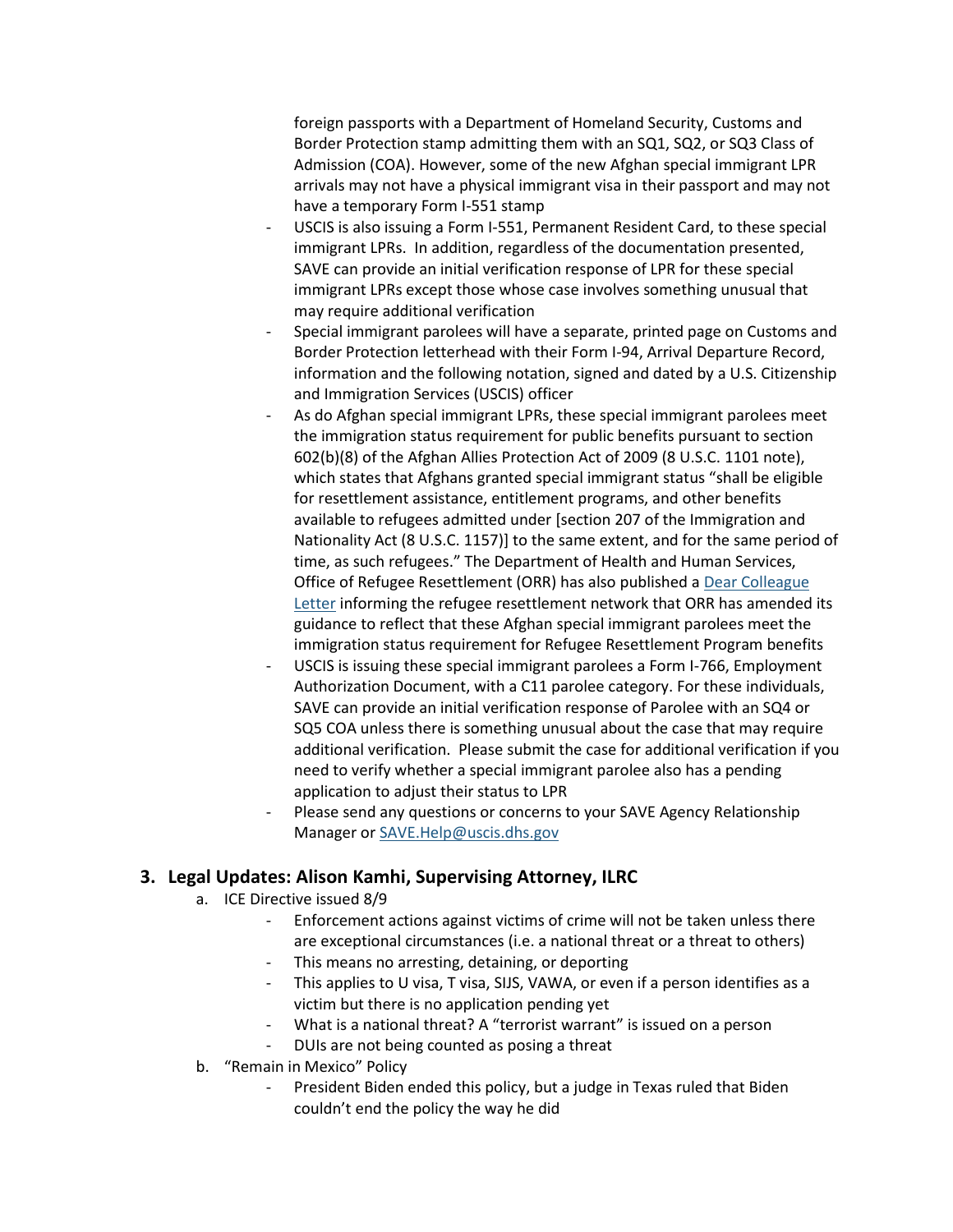- Policy must be reinstated within 7 days; \*Update: The Supreme Court on 8/24 refused to block the lower court ruling; DHS will continue to challenge the order
- c. Q/A

Q: What is the current wait time for a U visa?

A: Only 10,000 visas are allowed per year. The wait is super long as there are 270,000 pending applications, however, bona fide determination will allow certain U petitioners and their family members to receive work authorization and deferred action in the meantime

Q: Are there updates with DACA?

A: Still can't file initial applications but can continue to renew. USCIS is holding initial applications, not rejecting or accepting them

### **4. Core Service Agencies Presentation: Ana Morales, Human Services Analyst, San Mateo County Human Services Agency**

- a. See PowerPoint for information
- b. Q/A

Q: How are Core Service Agencies serving now? How are they keeping up with demand? A: More funding for staffing has been allocated from the County, as well as the state itself has given administrative support

Q: Is there a due date to apply for ERAP?

A: No, applications are accepted on a rolling basis

## **5. Community College Programs Presentation: Andrea Vizenor, Dean of Strategic Partnerships & Workforce Development, Skyline College**

- a. See PowerPoint for information
- b. Q/A

Q: Are the engineering/graphic design classes online or in-person? A: In-person, as they are very hands-on

## **6. San Mateo County Parks Interpretative Strategic Plan Presentation: Katherine Wright, Parks Ranger, San Mateo County Parks**

a. See PowerPoint for information

\*Update: Survey is now live[: https://parks.smcgov.org/press-release/interpretive-strategic](https://parks.smcgov.org/press-release/interpretive-strategic-plan-community-engagement-survey)[plan-community-engagement-survey](https://parks.smcgov.org/press-release/interpretive-strategic-plan-community-engagement-survey) and is open until Monday, September 20

## **7. San Mateo County Strong, Small Business Grant Program Presentation: Donna Vaillancourt, Special Projects Coordinator, San Mateo County Human Resources**

- a. See PowerPoint for information
- b. Q/A

Q: Is citizenship a requirement to apply?

A: No, only requires an ITIN/picture ID, and information is not shared with any agency

#### **8. Office of Community Affairs Updates: Immigrant Services Team**

a. Efforts are underway in finalizing the survey that will be distributed to immigrant residents as part of the San Mateo County Immigrant Integration and Inclusion Strategic